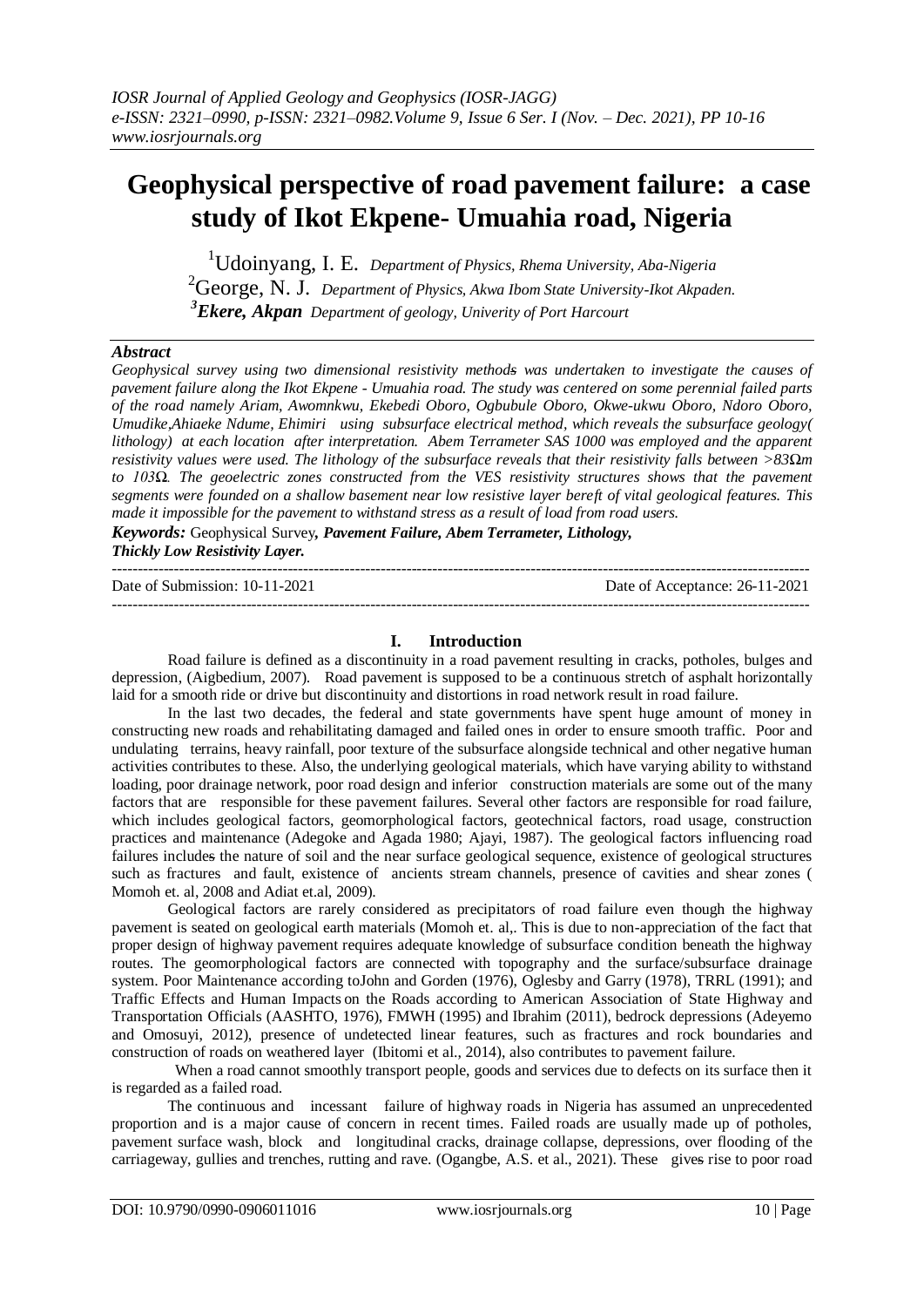networks resulting in fatal road accidents, loss of human lives, wearing down of vehicles, damages on goods and general delay in movement of people, goods and services across the zones.

The collapse of concealed subsurface geological structure and other zones of weakness controlled by regional fractures and joint systems along with silica leaching, which has led to rock deficiency are known to contribute to failure of highways and rail tracts ( Nelson and Haigh,1990).

Akwa Ibom and Abia State governments have attempted to repair the particular road in question, yet portions of the road perennially fail no sooner than the rehabilitation work on the it is concluded. Some states like Ebonyi state, instead of overlaying the road surface with asphalt concrete alone now use the cement concrete underlain with iron rods netted within (popularly known as cement technology) to increase the road strength and to stabilize the subsurface structure to enable it withstand the stress due to traffic load .

To ensure the durability of our road network, relevant geological and geophysical techniques should be adopted before construction work commences. Geophysical investigation carried out before road construction is expected to provide adequate geotechnical information needed to make the highway pavement formidable in strength to withstand any form of traffic. The application of such geophysical investigations will be used for the determination of bed rock, structural mapping and evaluation of sub soil competence (Burland and Burbridge, 1981; Burger 1992).

This research intends to engage the use of electrical resistivity survey, an integrated geophysical investigation which of late is not only found to be cost effective, but an efficient tool that can provide the geotechnical information needed to handle reoccurring of issues in our environment.

The Ikot Ekpene - Umuahia road that is being investigated has a long history of repeated pavement failure such as cracks, weathered basement, shallow valleys, bed rock depression and after drained channel.

#### **Location, geology and hydrogeology of the study area**

The road under study is the Ikot Ekpene - Umuahia road. The locations investigated are mainly in the Abia state portions of the road namely Ariam, Awomnkwu, Ekebedi oboro,Ogbubule oboro, Okwe-ukwu oboro, Ndoro oboro, Umudike,Ahiaeke Ndume and Ehimiri. The road links Akwa Ibom state with Abia state and Imo state.

Geology: Abia state is located between lat. 4°49.30'N and 6°02'N and between long. 7°08 'E and 8°04'E in the south eastern part of Nigeria (**Figure 1**). Geologically**,** there are two principal geological Formations in the state namely Bende-Ameki and the Coastal Plain Sands otherwise known as Benin Formation. The Bende-Ameki Formation of Eocene to Oligocene age, which Consists of medium–coarse-grained white sand stones, (**Figure 1**). The late Tertiary-Early Quaternary Benin Formation is the most predominant and completely overlies the Bende-Ameki Formation with a south westward

Dip. The Formation is about 200m thick. The lithology is unconsolidated fine-medium-coarse-grained cross bedded sands occasionally pebbly with localized clay and shale.

Hydrogeologically, There are two principal geological formations have a with comparative groundwater regime. They both have reliable groundwater that can sustain regional borehole production. The Bende-Ameki Formation has less groundwater when compared to the Benin Formation. The numerous lenticular sand bodies within the Bende- Ameki Formation are not extensive and constitute minor aquifer with narrow zones of sub-artesian conditions. Specific capacities are in the range of  $3 - 6$  m<sup>3</sup> per meter per hour. On the other hand, the high permeability of Benin Formation, the overlying lateritic earth, and the weathered top of this Formation as well as the underlying clay shale member of Bende-Ameki series provide the hydrogeological condition favouring the aquifer formation in the area.

Vertical electrical sounding (VES) or electrical resistivity imaging is now being used to detect fractures andcavities in the subsurface, geotechnical investigations for buildings, roads, bridges and dams. The method can also be used for delineating archaeological features, locating surface utilities and for monitoring pollution seepage through the earth's subsurface. The method has been proven to be an effective tool for identifying anomalies and defining the complexity of the subsurface geology (Griffiths and Barker, 1993; Loke and Barker, 1996a; Giano et. al., 2000; Ugwu, 2012; Andrews et. al., 2013). The 2D electrical resistivity imaging in which the subsurface is assumed to be varying vertically down and laterally along the direction of profile but constant in the perpendicular direction has been used to investigate areas with moderately complex geology (Griffiths and Barker,1993; Andrews et al., 2013).

#### **Data acquisition method**

#### **II. Materials and methods**

To provide this information above, a thorough hydro geophysical survey was carried out. The type used here was Electrical drilling or sounding (VES). The electrode array used was the schlumberger arrangement because of its advantage over other arrays. The configuration is made up of 4 electrodes. Two current electrodes and two potential electrodes were deployed. Here current is introduced into the ground through the current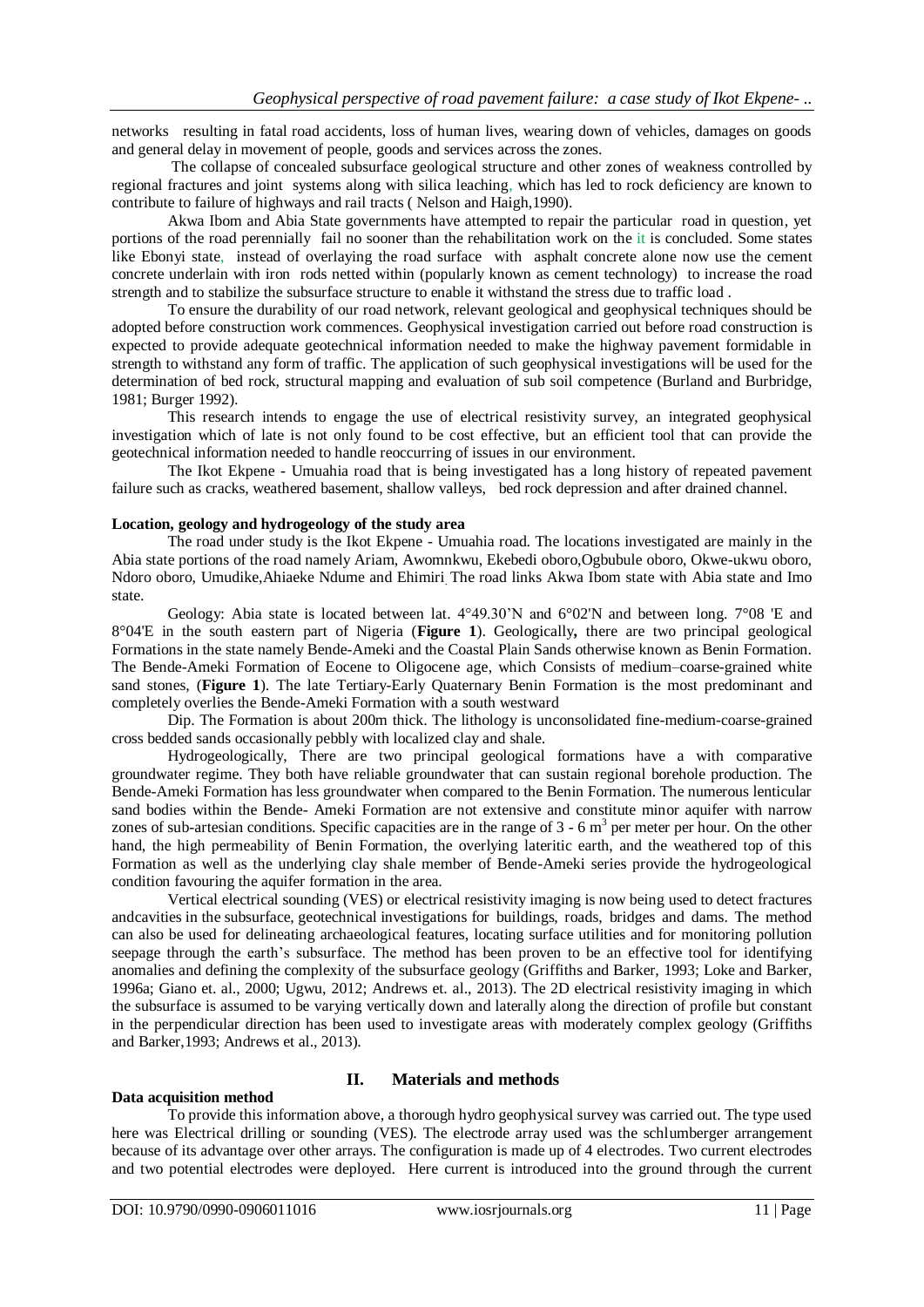electrodes and because the various geologic units offer resistance to the current flow, a drop in the potential (voltage) occurs. Apparent resistivity,  $\rho_a$  is obtained from the ratio of the potential difference to the current flow multiplied by the array (spacing constant). The resistivity is called apparent because each resistivity value for a certain depth is really an average resistivity for all the materials, above this depth.<br>  $\left[ \frac{(AB/2)^2 - (AB/2)^2}{AB(2A-2A-2A)} \right]_{B}$ 

Generally 
$$
\rho_a = \pi \cdot \left[ \frac{(AB/2)^2 - (AB/2)^2}{MN} \right] \cdot R_a
$$

For Schlumberger method. A B, M N are respectively current electrode separation and potential electrode

separation. The entire term multiplied by apparent resistance  $R_a$ .

Geologic section (also geologic profile) is a vertical section of the earth's crust from its surface to a depth. Geologic sections are made on the basis of geologic maps and data from geologic observations, mine works, boreholes, geophysical investigations, and so on.

It highlights the diagrammatic section of stratified layer which is deduced from electrical (resistivity) depth probing or drilling, where layers are identified by their apparent resisitivities was constructed. The survey stations were Ariam, Awomnkwu, Ekebechi oboro, Ogbu bule oboro, Okwe-ukwu oboro, Ndoro oboro. (Ikwuano L.G.A). Umudike, Ahiaeke-Ndume, Ehimiri. (Umuahia North L.G.A). To examine the geological factors responsible for highway pavement failure, detailed subsurface geo-electric sequence, subsurface structural features mapping and delineation of the bedrock relief were carried out to establish the cause/s of road pavement failure.

#### **Table 1: GEOECTRIC SECTIONS FOR NINE SOUNDINGS VES1 ARIAM**

| VEST ARIAM                             |           |                         |  |  |
|----------------------------------------|-----------|-------------------------|--|--|
| Resistivity (ohm. m)                   | Depth(m)  | Description             |  |  |
| 98.0                                   | 0.5       | loamy top soil          |  |  |
| 3640                                   | 2.3       | clay soil.              |  |  |
| 1470                                   | 4.6       | Unsaturated zone        |  |  |
| 642                                    | 15.2      | Medium grain sand       |  |  |
| <b>VES 2 AWOMUKU</b>                   |           |                         |  |  |
| Resistivity (ohm. m)                   | Depth(m)  | Description             |  |  |
| 100.0                                  | 1.5       | loamy top soil          |  |  |
| 4620.0                                 | 2.8       | Silty clay soil.        |  |  |
| 296.0                                  | 32.7      | <b>Unsaturated zone</b> |  |  |
| 6430.0                                 | 45.0      | Medium grain<br>sand    |  |  |
| VES 3 OGBUBULE(IKWUANO L.G.A.)         |           |                         |  |  |
| Resistivity(ohm. m)                    | Depth(m)  | Description             |  |  |
| 89.0                                   | 0.4       | loamy top soil          |  |  |
| 1276                                   | 2.6       | Overburden              |  |  |
| 182.0                                  | 13.7      | unsaturated zone        |  |  |
| 746.0                                  | 16.0      | Fine sand.              |  |  |
| VES 4 EKEBEDI - OBORO (IKWUANO L.G.A.) |           |                         |  |  |
| Resistivity(ohm. m)                    | Depth(m)  | Description             |  |  |
| 100                                    | 0.9       | Agric. soil/clay        |  |  |
| 6880.0                                 | 7.4       | Clay/laterite           |  |  |
| 2864                                   | 25.6      | Fine sand               |  |  |
| VES 5 OKWE-UKWU OBORO (IKWUANO L.G.A.) |           |                         |  |  |
| Resistivity (ohm. m)                   | Depth(m)  | Description             |  |  |
| 94.6                                   | 0.7       | loamy top soil          |  |  |
| 6800.0                                 | 3.2       | silty clay              |  |  |
| 1080.0                                 | 6.6       | loose sand              |  |  |
| 178.0                                  | 14.3      | Medium grain sand.      |  |  |
| VES 6 NDORO OBORO (IKWUANO L.G.A.)     |           |                         |  |  |
| Resistivity (ohm. m)                   | Depth (m) | Description             |  |  |
| 103.0                                  | 0.8       | loamy top soil          |  |  |
| 189.0                                  | 4.3       | Clay soil               |  |  |
| 1438.0                                 | 13.5      | unsaturated layer       |  |  |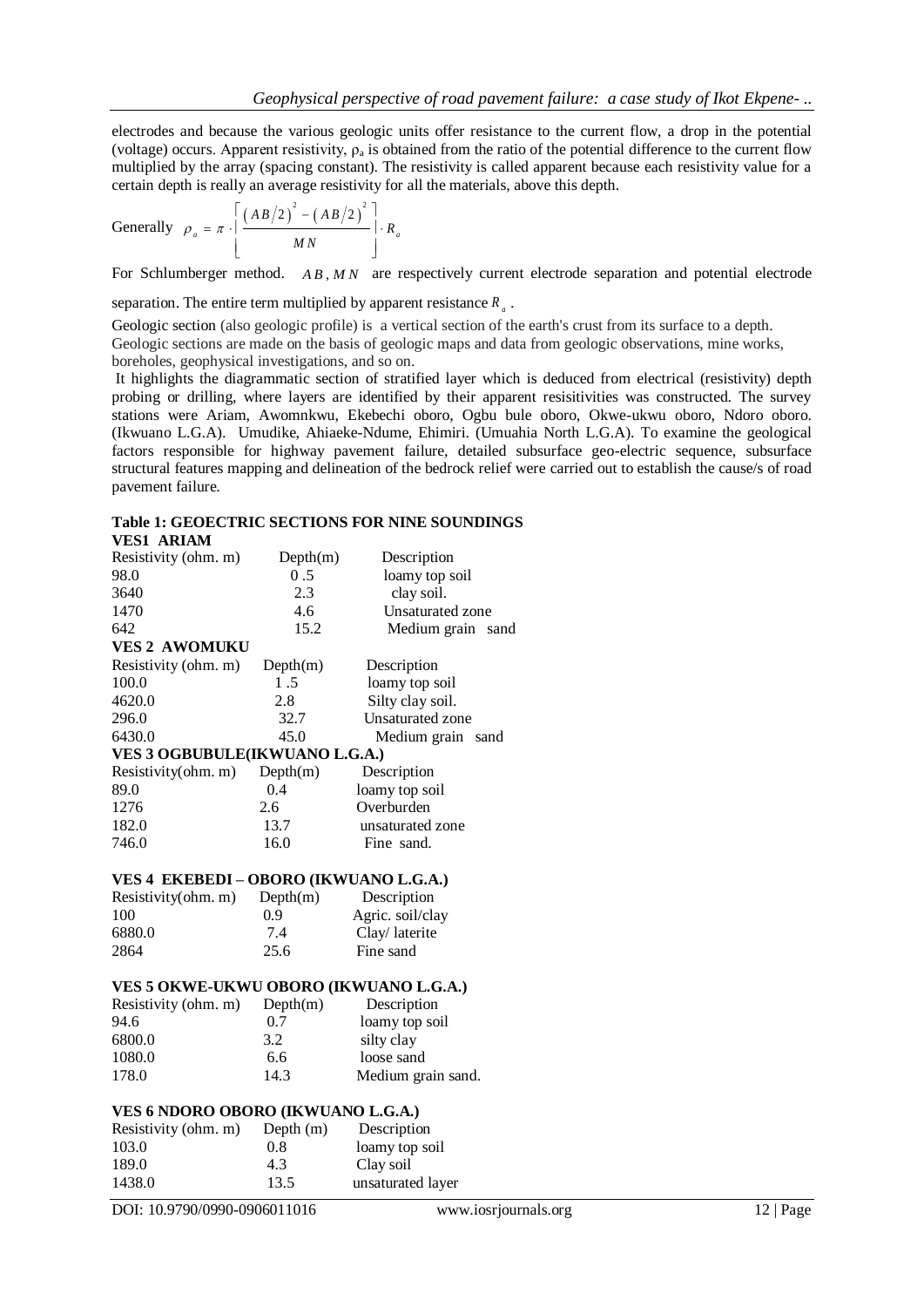

**Fig. 1: Geographic location and geologic map of Abia State.**

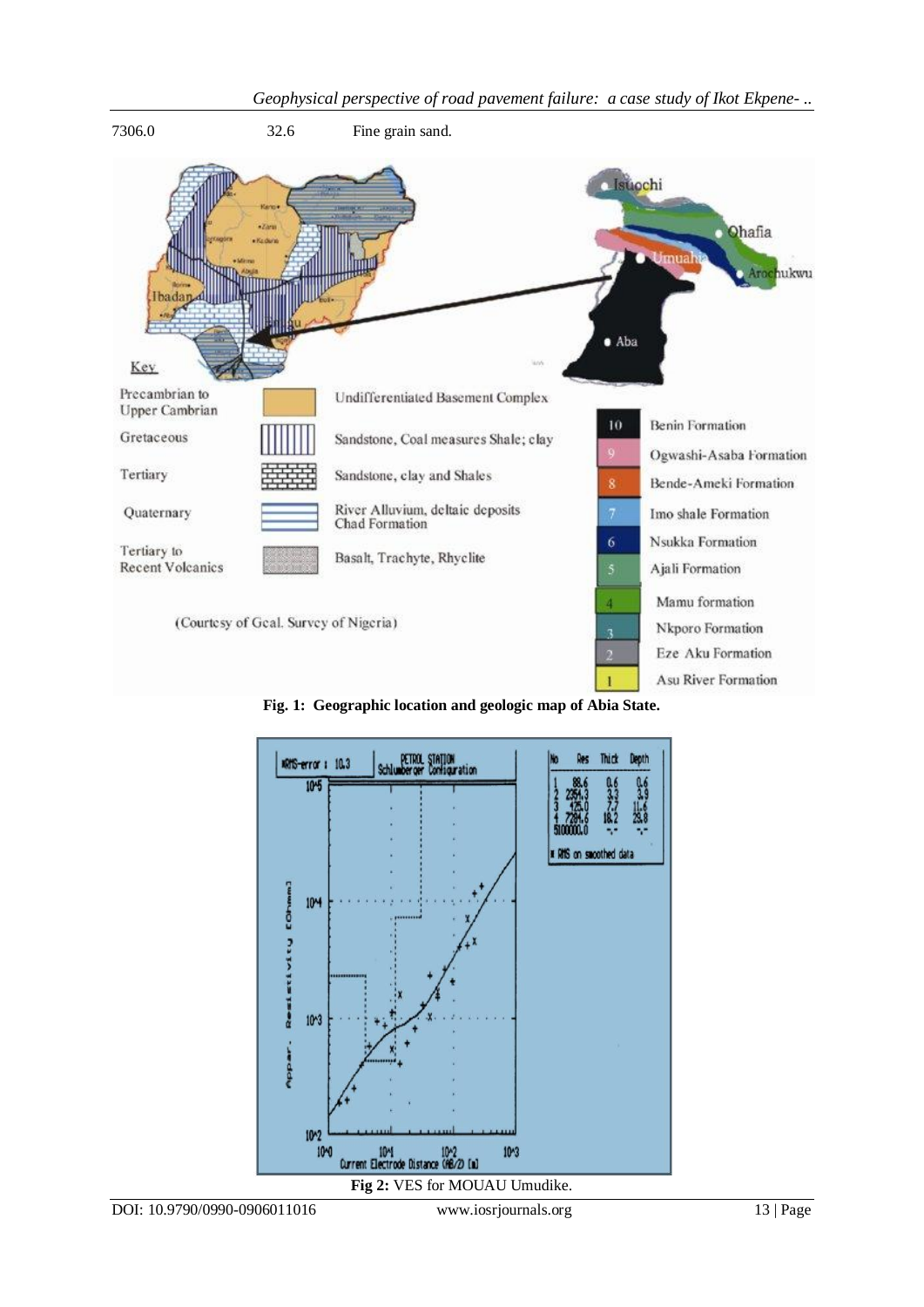## **VES 7 UMUDIKE (IKWUANO L.G.A.)**

| Resistivity(ohm. m) | Depth(m) | Description    |
|---------------------|----------|----------------|
| 88.6                | 0.7      | Lateritic soil |
| 2354.4              | 3.6      | Shal/ Clay     |
| 425.0               | 11.6     | fine sand      |
| 7284.5              | 29.8     | gravely sand   |

#### **VES 8 AHIAEKE NDUME (UMUAHIA NORTH L.G.A.)**

| Resistivity (ohm. m) | Depth(m) | Description         |
|----------------------|----------|---------------------|
| 92.0                 | 1.2      | Top soil            |
| 347.0                | 2.5      | laterite/Sandy clay |
| 268.0                | 7.4      | Fine sand           |
| 732                  | 12.3     | gravely sand        |

#### **VES 9 EHIMIRI (UMUAHIA NORTH L.G.A.)**

| Resistivity (ohm. m) | Depth(m) | Description   |
|----------------------|----------|---------------|
| 87.0                 | 1.2      | top soil      |
| 824.0                | 5.4      | laterite/clay |
| 530.0                | 13.6     | gravely sand. |
| 2160.0               | 21.8     | Sandy soil    |

#### **Table 2:Interpreted layer parameters from geoelectric soundings along Ikot Ekpene – umuahia road. {ρ resistivity in Ωm, h depth in (m) }.**

| VES No         | Location       | $\rho$ 1       | $1.0001110$ m sem, n wept in $(1.0)$<br>$\rho$ 2 (Ohm-m) | $p3$ (Ohm-m) | $p4$ (Ohm-m) | Curve type |
|----------------|----------------|----------------|----------------------------------------------------------|--------------|--------------|------------|
|                |                | h <sub>1</sub> | h2(m)                                                    | h3(m)        | h4(m)        |            |
| 1              | Ariam          | 98             | 3640.0                                                   | 1470.0       | 620          | KQ         |
|                |                | 0.5            | 2.3                                                      | 4.6          | 15.2         |            |
| $\overline{2}$ | Awomuku        | 100.0          | 4620.0                                                   | 296.0        | 6430.0       | KH         |
|                |                | 1.5            | 2.8                                                      | 32.7         | 45.0         |            |
| 3              | Ogbubule       | 89.0           | 1276                                                     | 182.0        | 746.0        | KH         |
|                |                | 0.4            | 2.6                                                      | 13.7         | 16.0         |            |
| 4              | Ekebedi -Oboro | 100.0          | 6800.0                                                   | 2864.0       | $-$          | K          |
|                |                | 0.9            | 7.4                                                      | 25.6         |              |            |
| 5              | Okwe-Ukwu      | 94.6           | 6800.0                                                   | 1080.0       | 178.0        | KQ         |
|                |                | 0.7            | 3.2                                                      | 6.6          | 4.3          |            |
| 6              | Ndoro-Oboro    | 103            | 189.0                                                    | 1438.0       | 7308.0       | AA         |
|                |                | 0.8            | 4.3                                                      | 13.5         | 32.6         |            |
| 7              | Umudike        | 88.6           | 2354.4                                                   | 425          | 7284.5       | KH         |
|                |                | 0.7            | 3.6                                                      | 11.6         | 29.8         |            |
| 8              | Ahiaeke        | 92.0           | 347.0                                                    | 268.0        | 732          | KQ         |
|                |                | 1.2            | 2.5                                                      | 7.4          | 12.3         |            |
| 9              | Ehimiri        | 87.0           | 824.0                                                    | 530.0        | 2160.0       | KH         |
|                |                | 1.2            | 5.4                                                      | 13.6         | 21.8         |            |
|                |                |                |                                                          |              |              |            |

### **III. Result and Discussions**

**Location 1 : (Ariam VES I)** . The failed portion of the road spans a lateral distance of 126m on a straight road. At that location, the top soil (shallow basement) on which the road pavement is founded bulges and cracks out and of a low resistivity of 98Ωm, at a depth of 0.4m to 2.3m. Four lithological layers made up of thick top soil, clay layer, weathered layer and faulted basement were delineated.

**Location 2**: **(Awomuku VES II).** Most segments of this profile is characterized by relatively low resistivity of about 100Ωm stretching a horizontal distance of 192m and observed to be of loamy topsoil/silty clay formation with a depth extent of 2.8m. Three subsurface layers were identified; top soil/overburden, clay and sandy soil.

**Location3**: (ogbubule oboro VES III). This location captures a formation with a low resistivity value of 89Ωm spread along a straight distance of 216m, from the surface to a depth of 16.0m. Depression, and longitudinal cracks as a result of poor construction materials were observed. Four geoelectric sections were identified. These include; agricultural soil, clayey soil/ shale, unsaturated zone and fine sand.

**Location 4**: (Ekebedi 1V). The failed portion of the road stretches through a distance of 82m with a low resistivity of 100- $\Omega$ m at a depth of 7.4m. Buried stream channels, pot holes and collapse basement were identified within the failed segment. Four lithological layers made up of loamy top soil, clayey sand, laterite layer and medium grained sand were identified.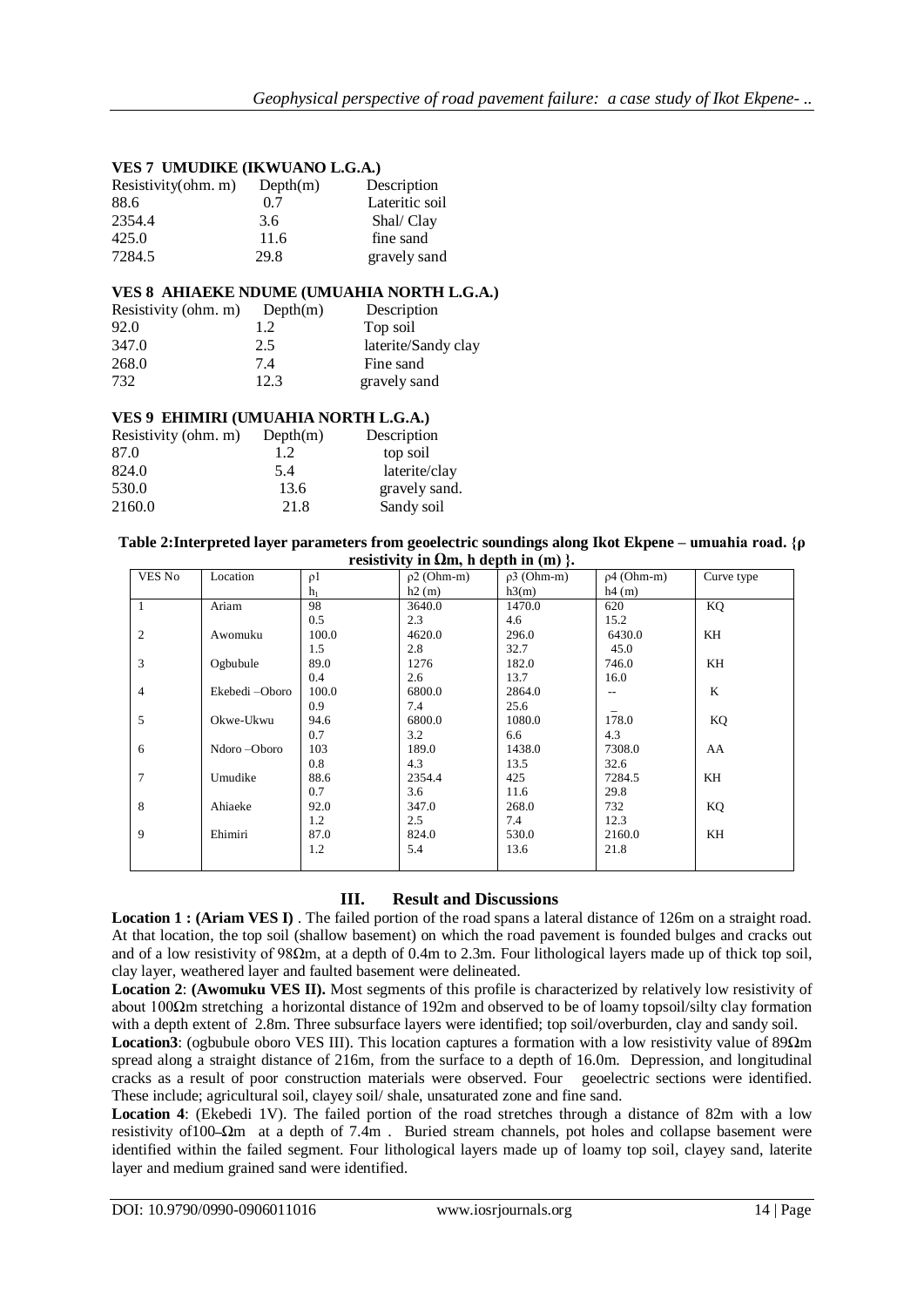**Location 5**: (Okwe-ukwu OboroV). This segment is characteristic of thick and low resistive substratum of resistivity 94 .6Ωm at near depth 14.3m over a lateral undulating distance of 276m. Shallow valley, rut, cracks, gullies and potholes characterize the segment. Four lithological sections of loamy top soil, clay soil, loose sand and sandy soil were delineated.

**Location 6**: (Ndoro oboro V1).The failed segment covers a distance of 154m. Stream channels and cavities were identified in the area. Silty clay sand and laterite was evident on the road basement. Generally low resistivity values of >103Ωm about 83m were observed at a near depth of 4.3m from the surface. Four geoelectric sequences were interfaced from the geophysical survey. These includes loamy agriculture soil, clay, unsaturated layer and fine sand.

**Location7**: (Umudike VES 7). Profile 7 spreads over a distance of 66m adjacent the University (MOUAU) gate from the surface with a resistivity of 88.6Ωm. Weathered/fractured segments and cracked portions were prevalent. Four lithological sections comprising laterite, shale/clay and fine sand were delineated. The failed portion of the pavement has a layer with thickness varying from  $0.7 - 29.8$ m (fig.2)

**Location 8**: (Ahiaeke NdumeV111). Beneath this formation, is a zone of low resistivity of 92Ω at a depth of variation of 1.2 to 12.3m stretching over a horizontal distance if 102m. Weathered and cracked substratum was observed. Four geo-electrical sections were delineated from the geophysical survey, they include; laterite, clay, silty sand and loose sand.

**Location 9**: (Ehimiri VES 9). This profile is made up of a zone with a low resistive substratum of 87Ωm to a depth of 5.4m from the surface. Ancient stream channels, shallow valley and drainage collapse as result of poor construction characterized the segment of this road. Four lithological layers; overburden top soil, laterite, clayey sand and sandy soils were delineated.

#### **Curve frequency**

In the nine locations considered, four group of curves( table 2) were delineated, which show high degree of variability of geologic units. The curve types are: KQ ( $\rho_1 < \rho_2 > \rho_3 < \rho_4$ ) with 44.5%; KQ  $(\rho_1 < \rho_2 > \rho_3 > \rho_4)$  with 33.3% and K  $(\rho_1 < \rho_2 > \rho_3)$  and AA  $(\rho_1 < \rho_2 < \rho_3 < \rho_4)$  which respectively 11.1%. The spread is as given in Fig. 3. Generally, the knowledge of the resistivity values for different types of subsurface materials ( table 1) and the geology of the study locations is significant in converting resistivity picture into geologic formations. Table 1 shows the geologic sections distributed along the different profiles chosen along the study area.



**Figure 3:** Significant curve type spread in the study area.

### **IV. Summary Of Findings**

The geo-electric sequence obtained from the ves geophysical survey shows that the pavement segments of the road sits on a weathered/ porous basement near a thickly low resistive layer. It can be inferred that the cause of the continuous pavement failure along this federal road are;

 Shallow valleys and poor drainage of runoff due to undulated nature of the road and the topographic alterations.